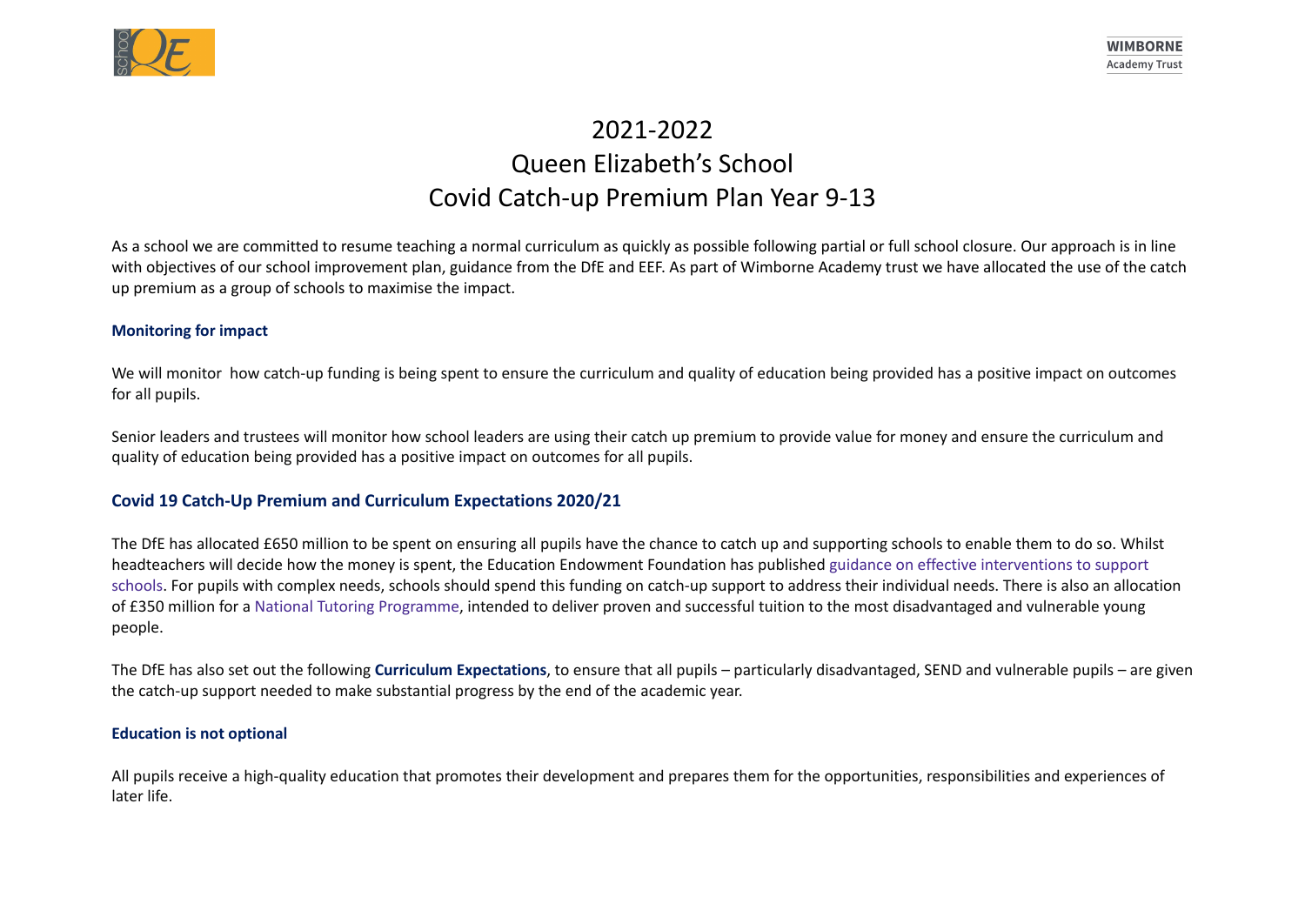

#### **The curriculum remains broad and ambitious**

All pupils continue to be taught a wide range of subjects, maintaining their choices for further study and employment.

#### **Remote education**

We are committed to meeting the DfE requirements for remote education by providing key expectations:

- 1. Teach an ambitious and broad curriculum in all subjects from the start of the autumn term, but make use of existing flexibilities to create time to cover the most important missed content...In particular, schools may consider how all subjects can contribute to the filling of gaps in core knowledge, for example through an emphasis on reading.
- 2. Aim to return to the school's normal curriculum in all subjects by summer term 2021.
- 3. Plan on the basis of the educational needs of pupils. Curriculum planning should be informed by an assessment of pupils' starting points and addressing the gaps in their knowledge and skills.
- 4. Develop remote education so that it is integrated into school curriculum planning.

Schools should set out how they will allocate the additional funding to support curriculum recovery this academic year. The EEF guidance suggests a 3-tiered\* approach:

## **1 Teaching**

- High-quality teaching for all
- Effective diagnostic assessment
- Supporting remote learning
- Focusing on professional development

#### **2 Targeted academic support**

- High-quality one to one and small group tuition
- Teaching Assistants and targeted support
- Academic tutoring
- Planning for pupils with Special Educational Needs and Disabilities (SEND)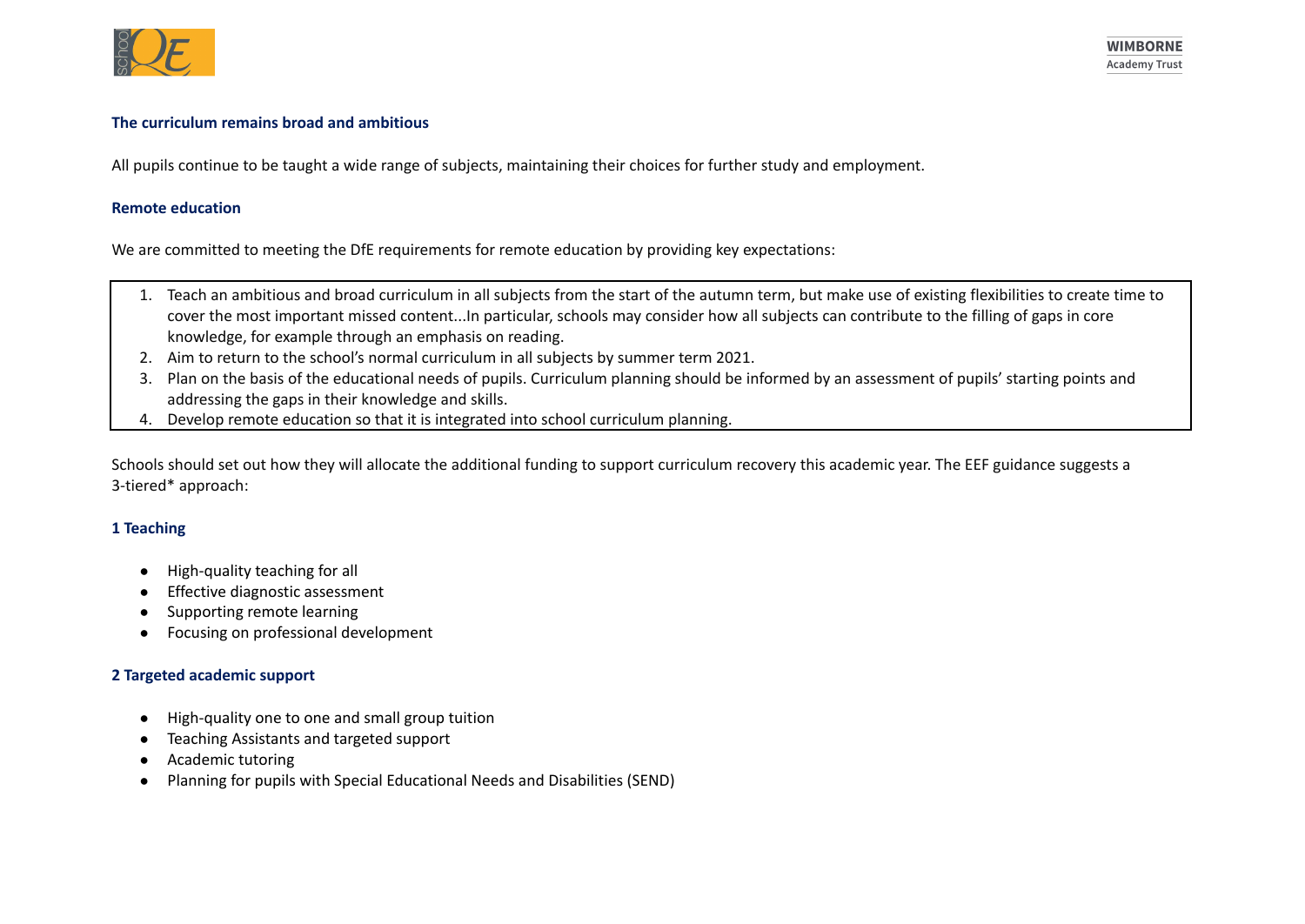

## **3 Wider strategies**

- Supporting pupils' social, emotional and behavioural needs
- Planning carefully for adopting a Social and Emotional Learning curriculum
- Communicating with and supporting parents
- Supporting parents with pupils of different ages
- Successful implementation in challenging times

• **Ofsted** will conduct interim visits to schools between **28 September and December 2020** and will discuss with school leaders how they are ensuring that pupils resume learning the school's curriculum, including contingency planning for the use of remote education and the use of catch-up funding.

| School                       | Queen Elizabeth's School | Allocated Funding (Catch up) | £94,606 |
|------------------------------|--------------------------|------------------------------|---------|
| Number on roll               | 1585                     | Number in Sixth Form         | 400     |
| <sup>'</sup> % Pupil Premium | 11%                      |                              |         |

## **Issues Identified from September 2020 as barriers to learning**

| Literacy skills                                                                                                           |
|---------------------------------------------------------------------------------------------------------------------------|
| Gaps in curriculum knowledge                                                                                              |
| Further lockdown/isolation periods for students required to access remote learning                                        |
| T&L strategies being embedded within the new normal way of teaching                                                       |
| Maintaining high attendance / engagement from students isolating                                                          |
| Teaching and Learning challenges in the new Covid restrictions                                                            |
| Maintaining high parental engagement during period of Covid restrictions                                                  |
| Student wellbeing - issues around safeguarding and anxiety following period of lockdown                                   |
| Ensuring vulnerable pupils including those with SEND are making progress following lockdown (social, emotional, academic) |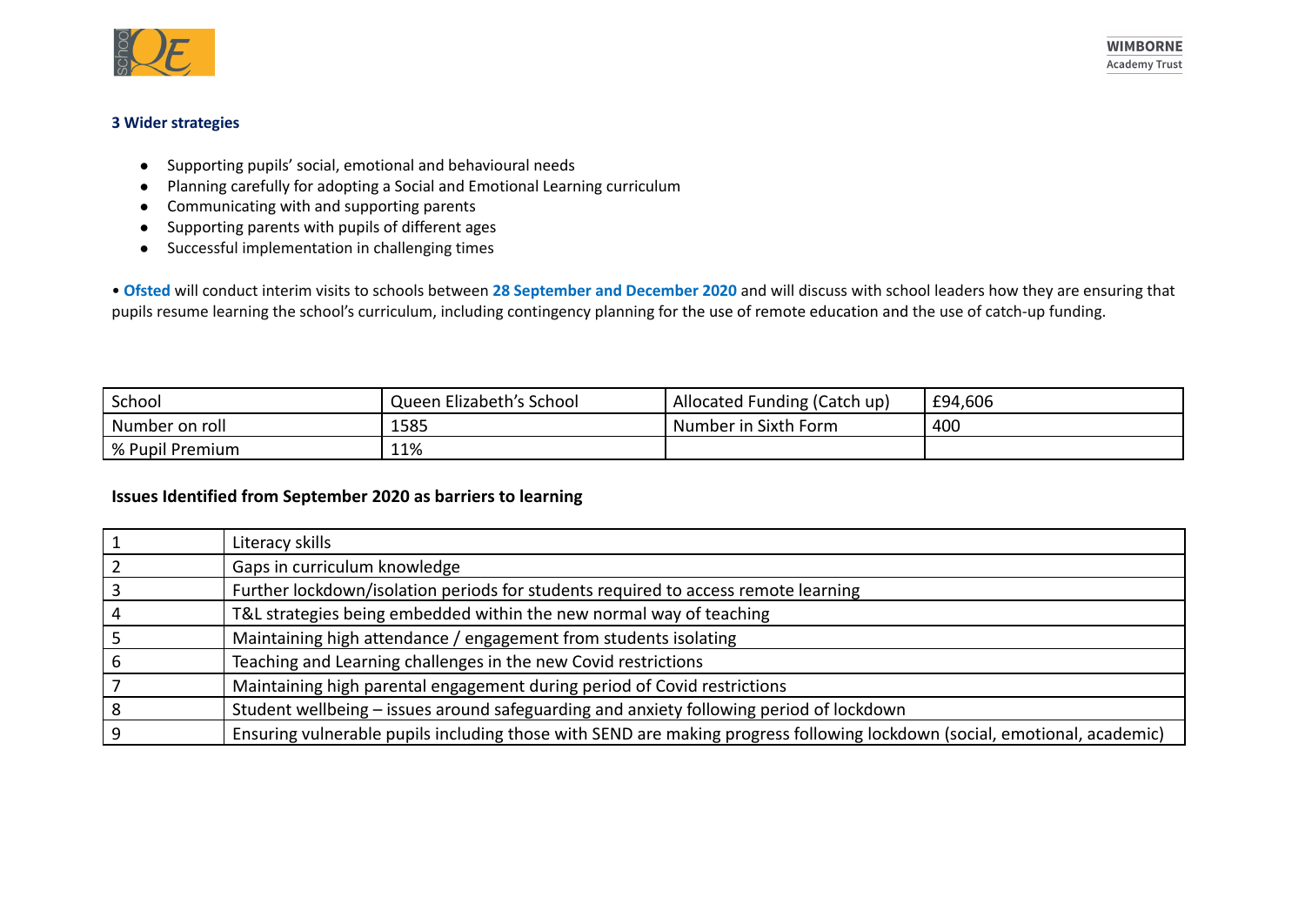

| <b>Teaching and Whole School Strategies</b> |                                  |                                   |              |
|---------------------------------------------|----------------------------------|-----------------------------------|--------------|
| <b>Year Group</b>                           | <b>Actions</b>                   | <b>Intended Impact</b>            | <b>Costs</b> |
| $9 - 10$                                    | <b>B1</b>                        | Students exposed to greater       | £6000        |
|                                             | Purchase reading books for tutor | number of words and challenging   |              |
|                                             | reading programme                | texts. Tutor leads on the reading |              |
|                                             |                                  | to support students and develop   |              |
|                                             |                                  | understanding. Students will then |              |
|                                             |                                  | develop a wider vocabulary range  |              |
|                                             |                                  | for use across the curriculum.    |              |
| $9 - 13$                                    | <b>B2</b>                        | Staff and students to make the    | £0           |
|                                             | 'Every minute matters' approach  | most of time in the classroom     |              |
|                                             | to lessons                       | together                          |              |
| 11/13                                       | <b>B2</b>                        | Students will have covered all    | £0           |
|                                             | Careful planning to ensure that  | content in preparation for exams. |              |
|                                             | the remaining content can be     | Assessments throughout will       |              |
|                                             | covered in the time in school    | allow for a planned revision and  |              |
|                                             |                                  | retrieval programme               |              |
| $9 - 11$                                    | B2/B3/B4/B5                      | Students will engage in           | £5153        |
|                                             | Introduction of further online   | comprehensive timetable of        |              |
|                                             | platforms to support learning    | online programmes to support      |              |
|                                             |                                  | achievement (Hegarty, Tassomai,   |              |
|                                             |                                  | GCSE pod)                         |              |
| 11/13                                       | <b>B2</b>                        | P6 exam preparation hours will    | £0           |
|                                             | Period 6 exam preparation hours  | allow students to catch up on any |              |
|                                             |                                  | gaps in curriculum knowledge      |              |
|                                             |                                  | and prepare students for their    |              |
|                                             |                                  | examinations                      |              |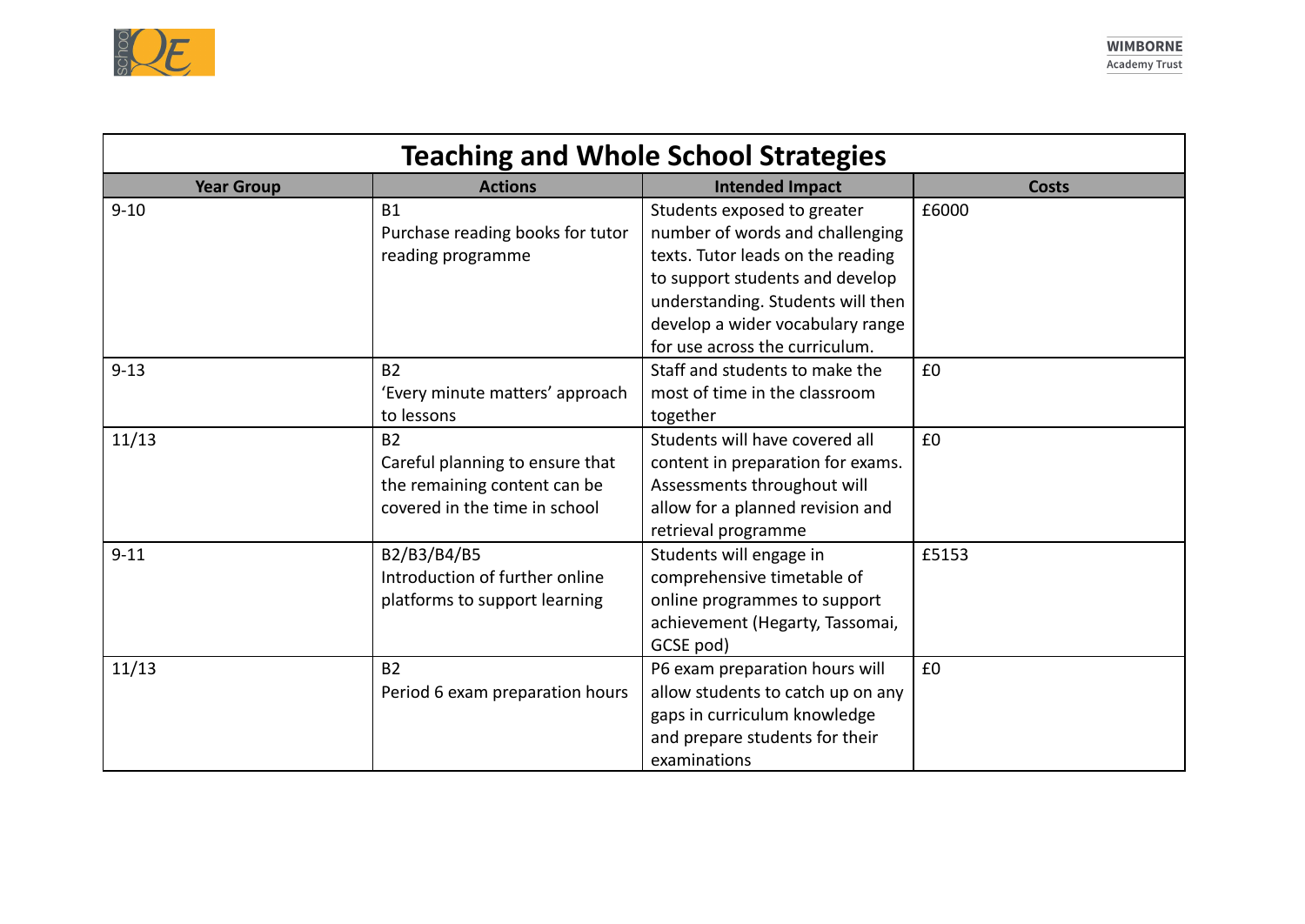| $9 - 13$ | B2/B3/B5<br>Ensure that all students have<br>access to a computer and<br>internet at home | This will allow all students to<br>access online learning resources<br>at home as part of the revision<br>and retrieval programme, during<br>self-isolations or lockdowns | £13472 |
|----------|-------------------------------------------------------------------------------------------|---------------------------------------------------------------------------------------------------------------------------------------------------------------------------|--------|
| $9 - 13$ | B3/B4/B6<br>Visualisers installed in every<br>classroom                                   | Support high quality teaching and<br>learning to enable staff to model<br>from the front<br>Support delivery of live lessons<br>where students are self isolating         | £13688 |
| $9 - 13$ | B4<br>Use of Rosenshine strategies in<br>every lesson                                     | Enable all students to know more<br>and remember more of the<br>curriculum                                                                                                | £0     |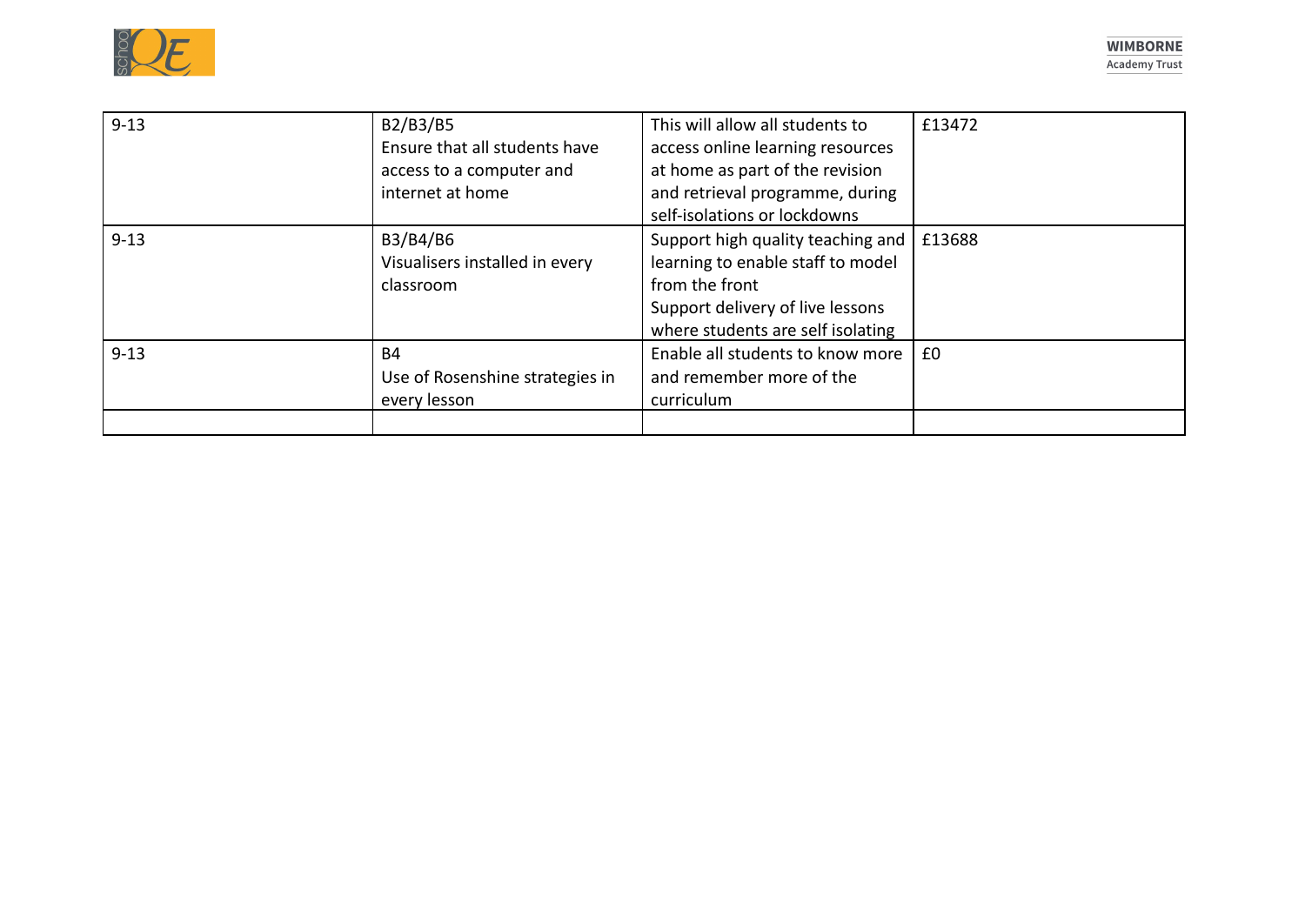

| <b>Targeted Strategies</b> |                                                                                        |                                                                                                                                                                |              |
|----------------------------|----------------------------------------------------------------------------------------|----------------------------------------------------------------------------------------------------------------------------------------------------------------|--------------|
| <b>Year Group</b>          | <b>Actions</b>                                                                         | <b>Intended Impact</b>                                                                                                                                         | <b>Costs</b> |
| $9 - 13$                   | B1/B9<br>Use of Read/Write programme                                                   | Support for SEN students to<br>access curriculum and use SEA as<br>normal way of working given that<br>staff are unable to support in the<br>same way as usual | £2500        |
| 11/10/13                   | <b>B2</b><br>Increased English / Maths<br>staffing to deliver intervention<br>sessions | Identified students will have<br>increased teaching time for<br>English and Maths and therefore<br>will improve outcomes                                       | £40000       |
| 11/13                      | <b>B2</b><br>Holiday revision school                                                   | Targeted subject specialist led<br>revision sessions to support<br>student revision in lead up to<br>exams to improve outcomes                                 | £10000       |